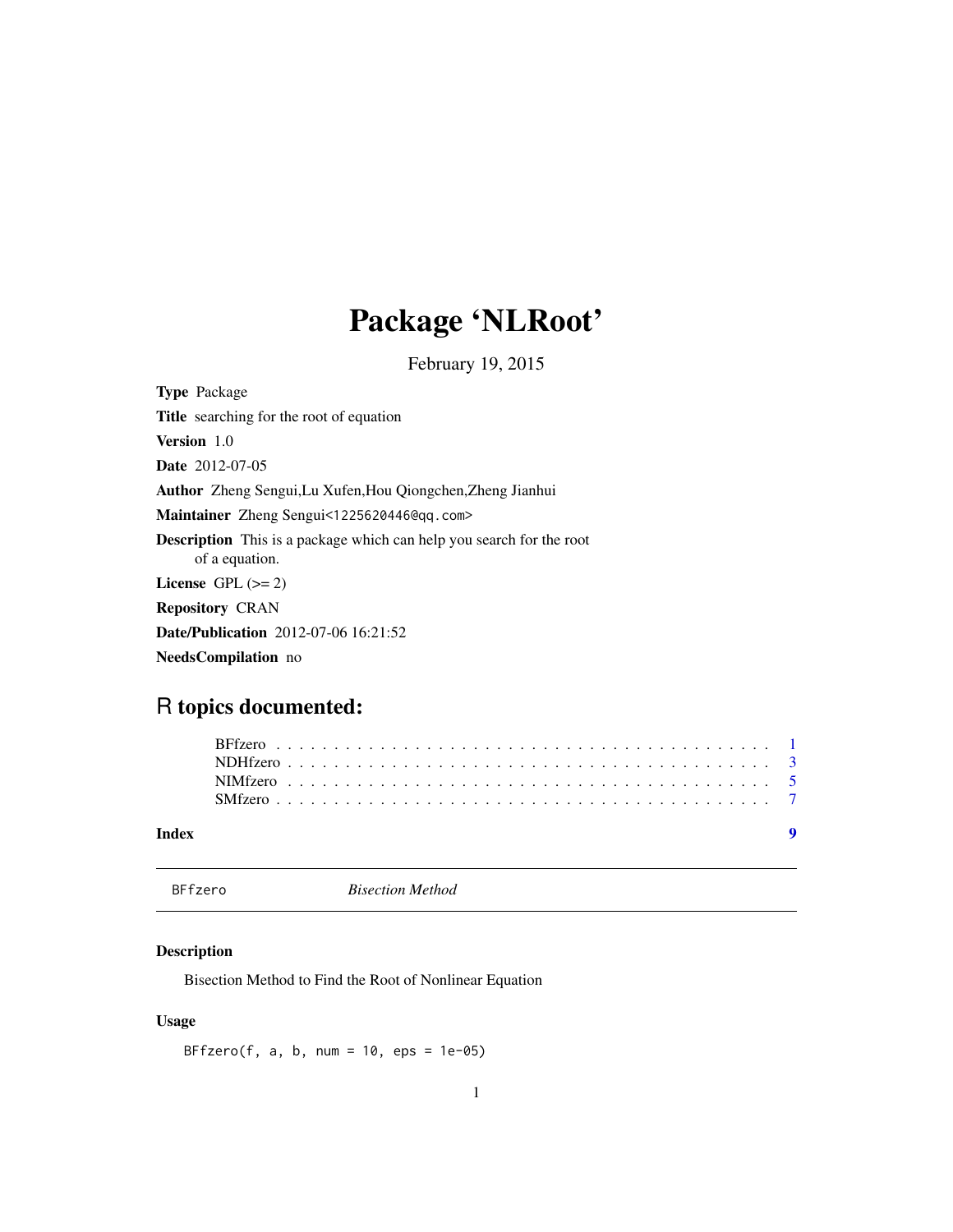#### <span id="page-1-0"></span>Arguments

| f   | the objective function which we will use to solve for the root                                                                      |
|-----|-------------------------------------------------------------------------------------------------------------------------------------|
| a   | minimum of the interval which cantains the root from Bisection Method                                                               |
| b   | maxinum of the interval which cantains the root from Bisection Method                                                               |
| num | the number of sections that the interval which from Bisection Method                                                                |
| eps | the level of precision that $ x(k+1)-x(k) $ should be satisfied in order to get the<br>idear real root. eps=1e-5 when it is default |

#### Details

Be careful to choose a  $&b.$  If not we maybe fail to find the root

#### Value

a root of the objective function which between the interwal from a to b

#### Note

Maintainer:Zheng Sengui<1225620446@qq.com>

#### Author(s)

Zheng Sengui,Lu Xufen,Hou Qiongchen,Zheng Jianhui

#### References

Luis Torgo (2003) Data Mining with R:learning by case studies. LIACC-FEP, University of Porto

#### See Also

#### [NDHfzero](#page-2-1),[NIMfzero](#page-4-1),[SMfzero](#page-6-1)

```
f <-function(x){x^3-x-1};f1<-function(x){3*x^2-1};
```

```
BFfzero(f,0,2)
##---- Should be DIRECTLY executable !! ----
##-- ==> Define data, use random,
##--or do help(data=index) for the standard data sets.
## The function is currently defined as
function (f, a, b, num = 10,eps = 1e-05){
   h = abs(b - a)/numi = 0
   i = 0a1 = b1 = 0while (i \le num) {
       a1 = a + i * h
```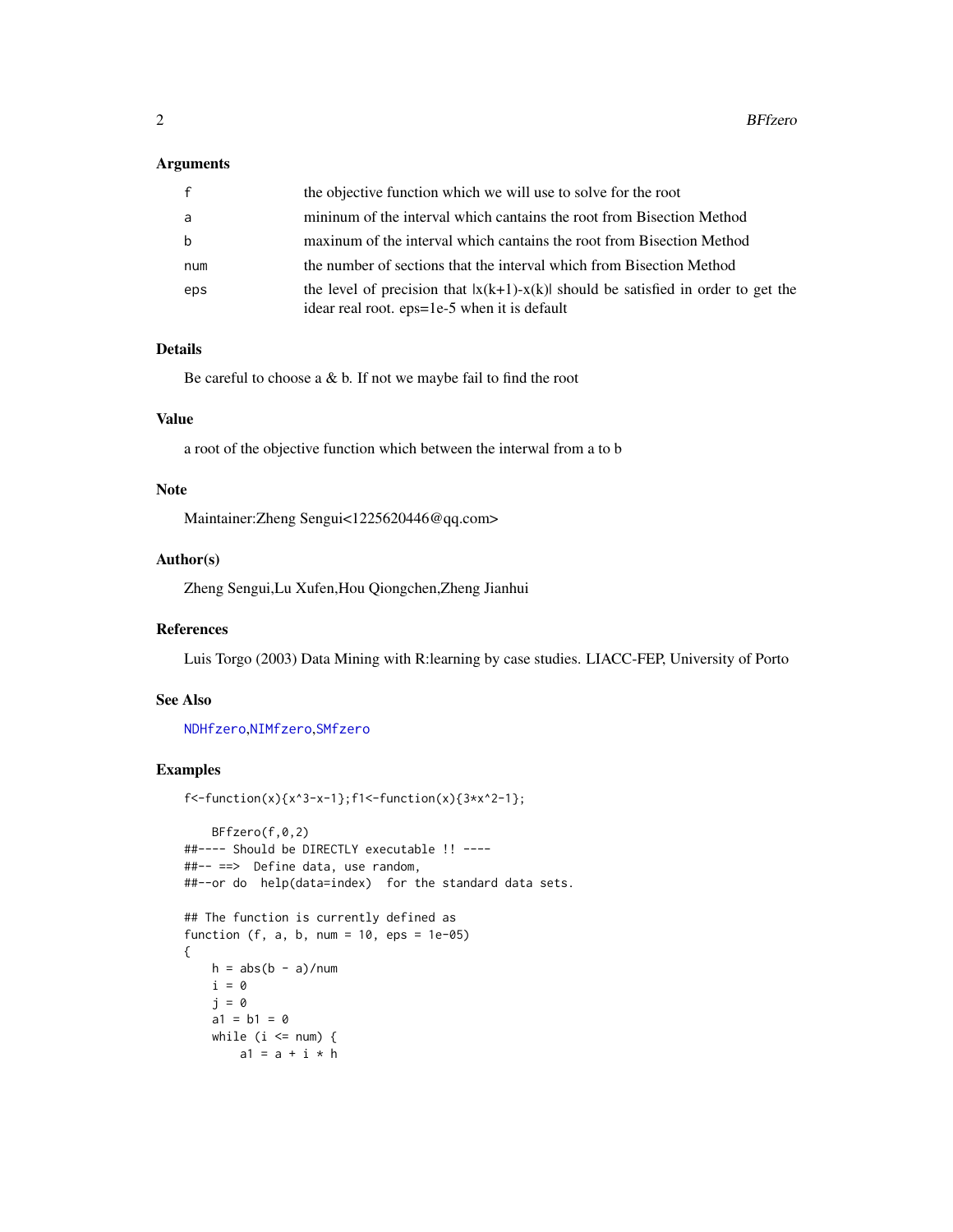#### <span id="page-2-0"></span>NDHfzero 3

```
b1 = a1 + hif (f(a1) == 0) {
          print(a1)
          print(f(a1))
     }
     else if (f(b1) == 0) {
          print(b1)
          print(f(b1))
     }
     else if (f(a1) * f(b1) < 0) {
          repeat {
              if (abs(b1 - a1) < eps)break
              x \leftarrow (a1 + b1)/2if (f(a1) * f(x) < 0)b1 <- x
              else a1 <- x
          }
          print(j + 1)j = j + 1print((a1 + b1)/2)
          print(f((a1 + b1)/2))
     }
     i = i + 1}
  if (j == 0)print("finding root is fail")
 else print("finding root is successful")
}
```
<span id="page-2-1"></span>NDHfzero *Newton Downhill Method*

#### Description

Newton Downhill Method to Find the Root of Nonlinear Equation

#### Usage

NDHfzero(f, f1, x0 = 0, num = 1000, eps = 1e-05, eps1 = 1e-05)

#### Arguments

| $\mathbf{f}$ | the objective function which we will use to solve for the root                                                        |
|--------------|-----------------------------------------------------------------------------------------------------------------------|
| f1           | the derivative of the objective function (say f)                                                                      |
| x0           | the initial value of Newton iteration method or Newton downhill method                                                |
| num          | num the number of sections that the interval which from Brent's method devide<br>into. num= $1000$ when it is default |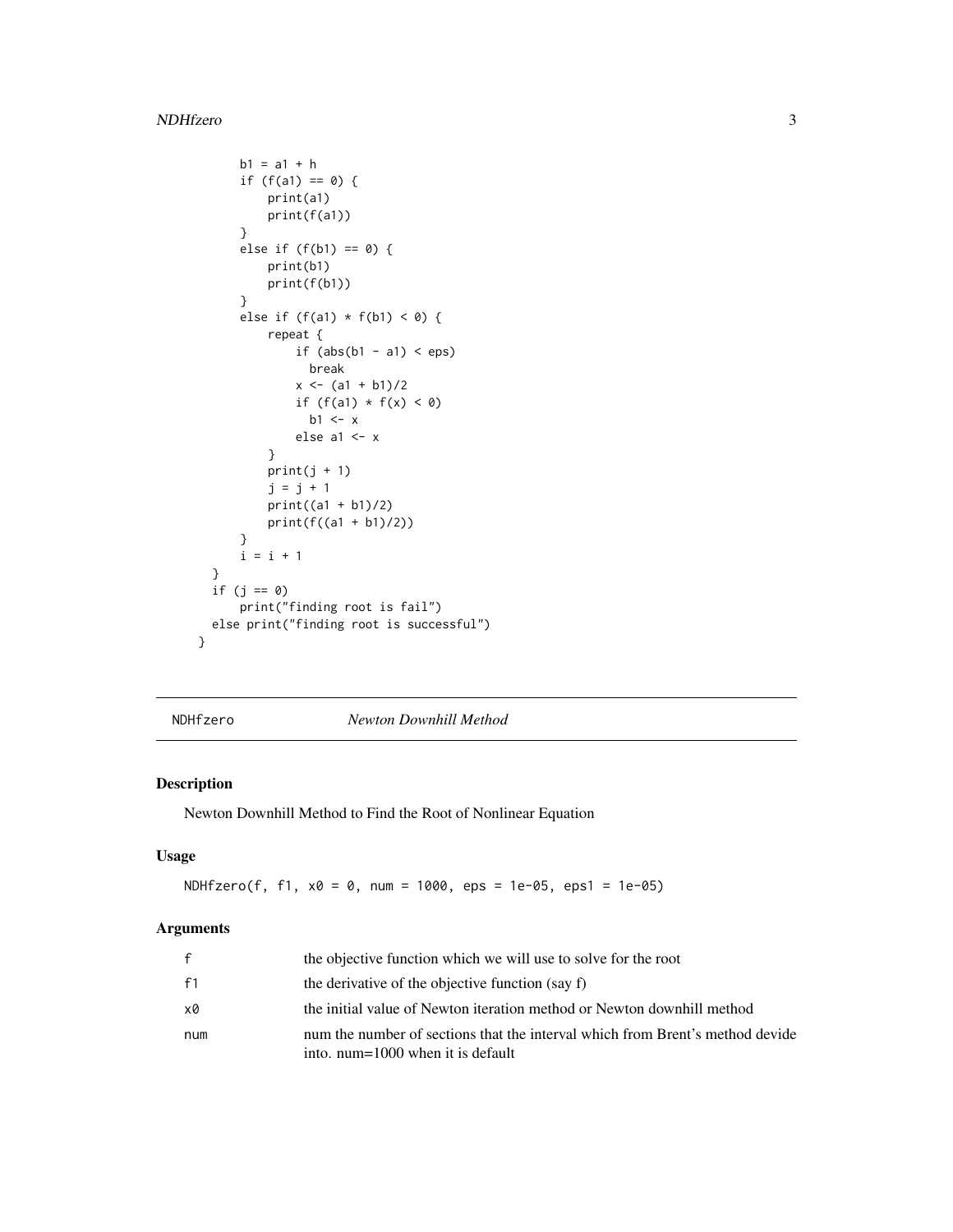<span id="page-3-0"></span>

| eps  | the level of precision that $ x(k+1)-x(k) $ should be satisfied in order to get the<br>idear real root. eps=1e-5 when it is default                |
|------|----------------------------------------------------------------------------------------------------------------------------------------------------|
| eps1 | the level of precision that $ f(x) $ should be satisfied, where x comes from the<br>program, when it is not satisfied we will fail to get the root |

#### Details

eps1 of precision that  $|f(x)|$  should be satisfied, where x comes from the program. when it is not satisified we will fail to get the root

#### Value

a root of the objective function

#### Note

Maintainer:Zheng Sengui<1225620446@qq.com>

#### Author(s)

Zheng Sengui,Lu Xufen,Hou Qiongchen,Zheng Jianhui

#### References

Luis Torgo (2003) Data Mining with R:learning by case studies. LIACC-FEP, University of Porto

#### See Also

[BFfzero](#page-0-1),[NIMfzero](#page-4-1),[SMfzero](#page-6-1)

```
f <-function(x){x^3-x-1};f1<-function(x){3*x^2-1};
NDHfzero(f,f1,2)
##---- Should be DIRECTLY executable !! ----
##-- ==> Define data, use random,
##--or do help(data=index) for the standard data sets.
## The function is currently defined as
function (f, f1, x0 = 0, num = 1000, eps = 1e-05, eps1 = 1e-05)
{
   a = x0b = a - f(a)/f1(a)i = 0while ((abs(b - a) > eps)) {
       c = 1j = 0while (abs(f(b)) \geq abs(f(a))) {
           b = a - c * f(a)/f1(a)j = j + 1
```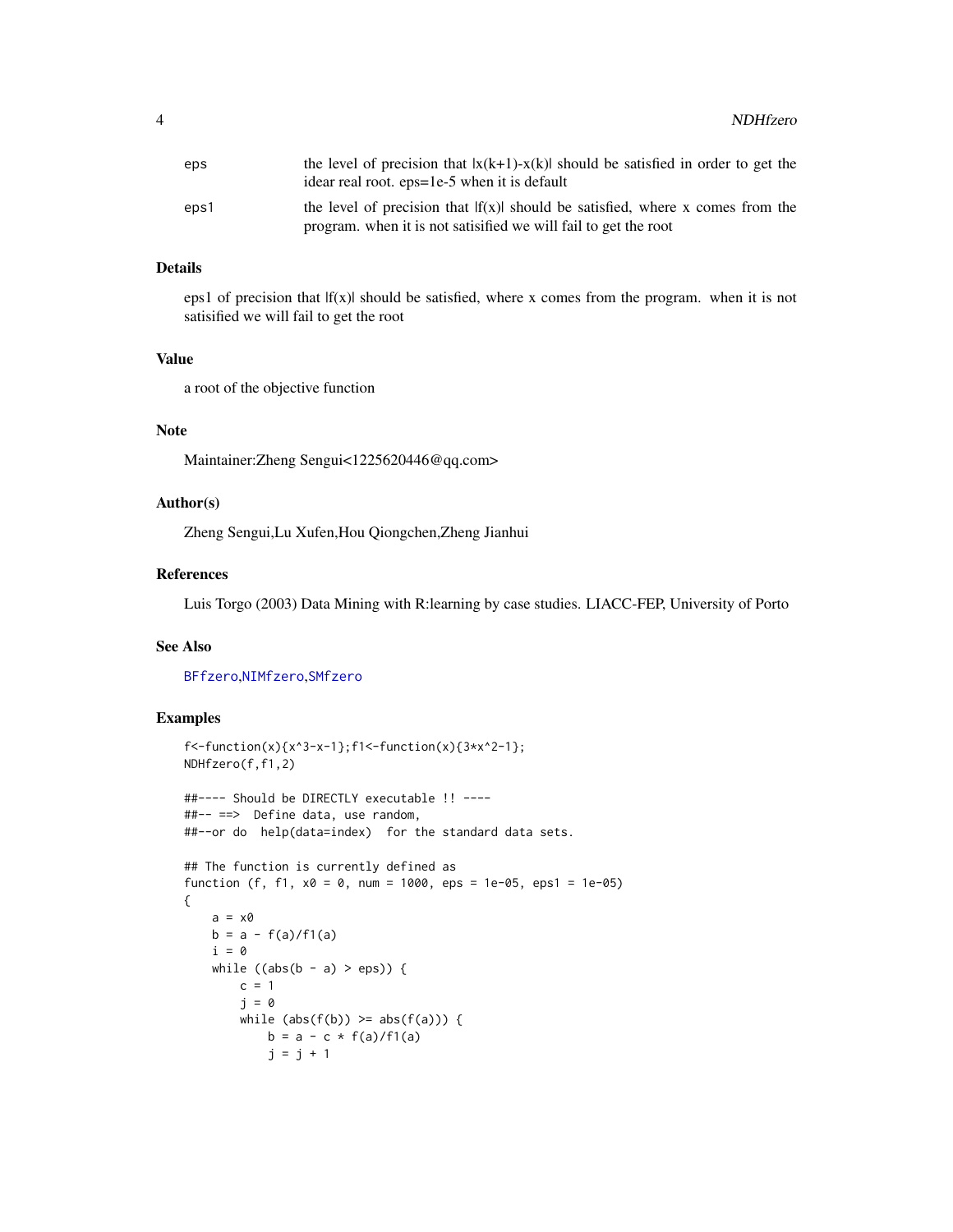#### <span id="page-4-0"></span>NIMfzero 5

```
c = 1/(2<sup>0</sup>j)}
      a = bb = a - f(a)/f1(a)c = 1j = 0
      while (abs(f(b)) \geq abs(f(a))) {
          b = a - c * f(a)/f1(a)j = j + 1c = 1/(2<sup>2</sup>j)}
      i = i + 1}
 print(b)
 print(f(b))
 if (abs(f(b)) < eps1) {
      print("finding root is successful")
  }
 else print("finding root is fail")
}
```
<span id="page-4-1"></span>NIMfzero *Newton iteration method*

#### Description

Newton iteration method to Find the Root of Nonlinear Equation.

#### Usage

NIMfzero(f, f1,  $x0 = 0$ , num = 100, eps = 1e-05, eps1 = 1e-05)

#### Arguments

| $\mathsf{f}$ | the objective function which we will use to solve for the root                                                                                    |
|--------------|---------------------------------------------------------------------------------------------------------------------------------------------------|
| f1           | the derivative of the objective function (say f)                                                                                                  |
| x0           | the initial value of Newton iteration method or Newton downhill method                                                                            |
| num          | the number of sections that the interval which from Brent's method devide into.<br>$num=100$ when it is default                                   |
| eps          | the level of precision that $ x(k+1)-x(k) $ should be satisfied in order to get the<br>idear real root. eps=1e-5 when it is default               |
| eps1         | the level of precision that $f(x)$ should be satisfied, where x comes from the<br>program, when it is not satisified we will fail to get the root |

#### Details

the root we found out is based on the x0. So it is better to choose x0 carefully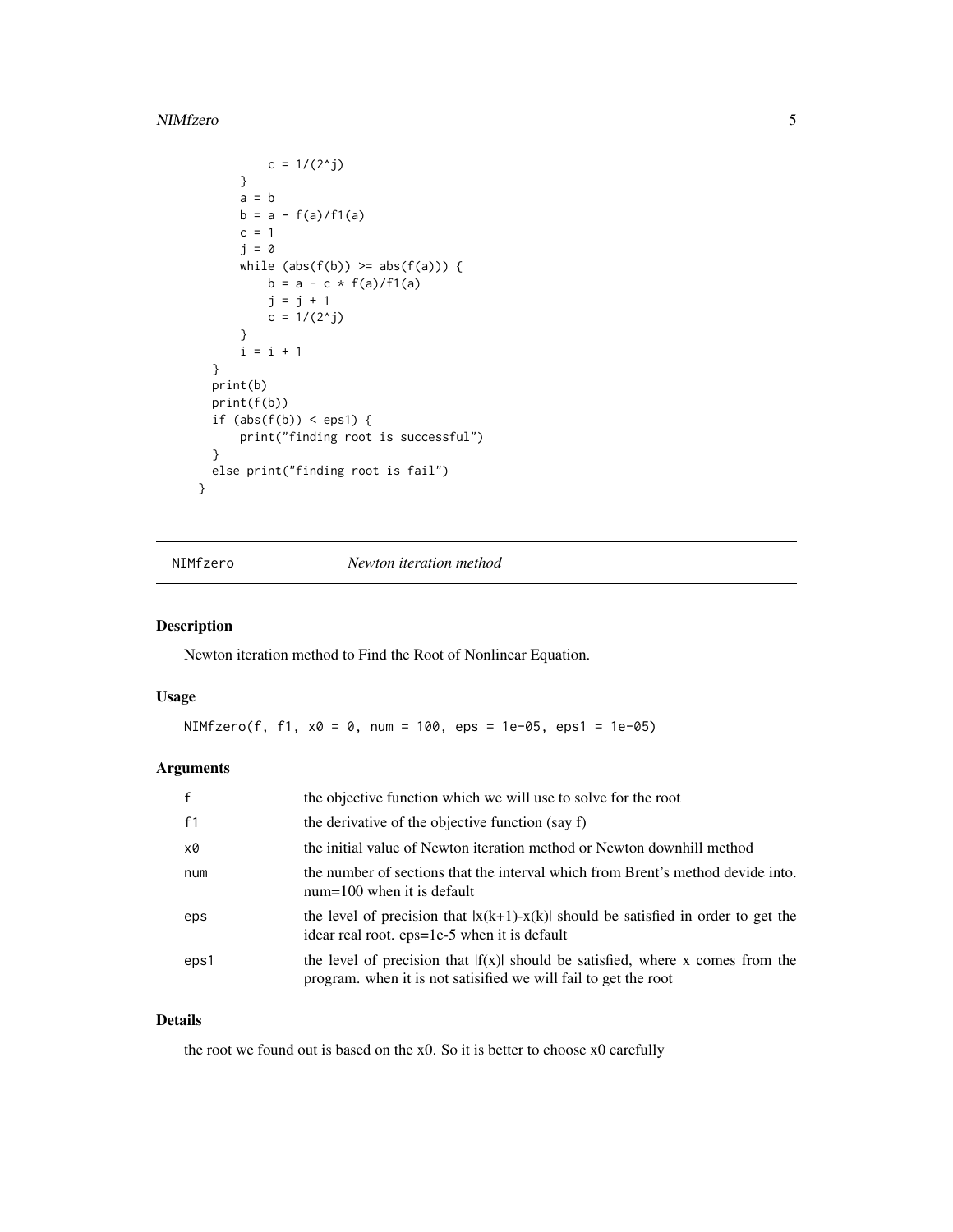#### <span id="page-5-0"></span>Value

the root of the function

#### Note

Maintainer:Zheng Sengui<1225620446@qq.com>

#### Author(s)

Zheng Sengui,Lu Xufen,Hou Qiongchen,Zheng Jianhui

#### References

Luis Torgo (2003) Data Mining with R:learning by case studies. LIACC-FEP, University of Porto

#### See Also

[BFfzero](#page-0-1),[NDHfzero](#page-2-1),[SMfzero](#page-6-1)

```
f <-function(x){x^3-x-1};f1<-function(x){3*x^2-1};
NIMfzero(f,f1,0)
##---- Should be DIRECTLY executable !! ----
##-- ==> Define data, use random,
##--or do help(data=index) for the standard data sets.
## The function is currently defined as
function (f, f1, x0 = 0, num = 100, eps = 1e-05, eps1 = 1e-05)
{
   a = x0b = a - f(a)/f1(a)i = 0while ((abs(b - a) > eps) & (i < num))a = bb = a - f(a)/f1(a)i = i + 1}
   print(b)
   print(f(b))
   if (abs(f(b)) < eps1) {
       print("finding root is successful")
    }
   else print("finding root is fail")
 }
```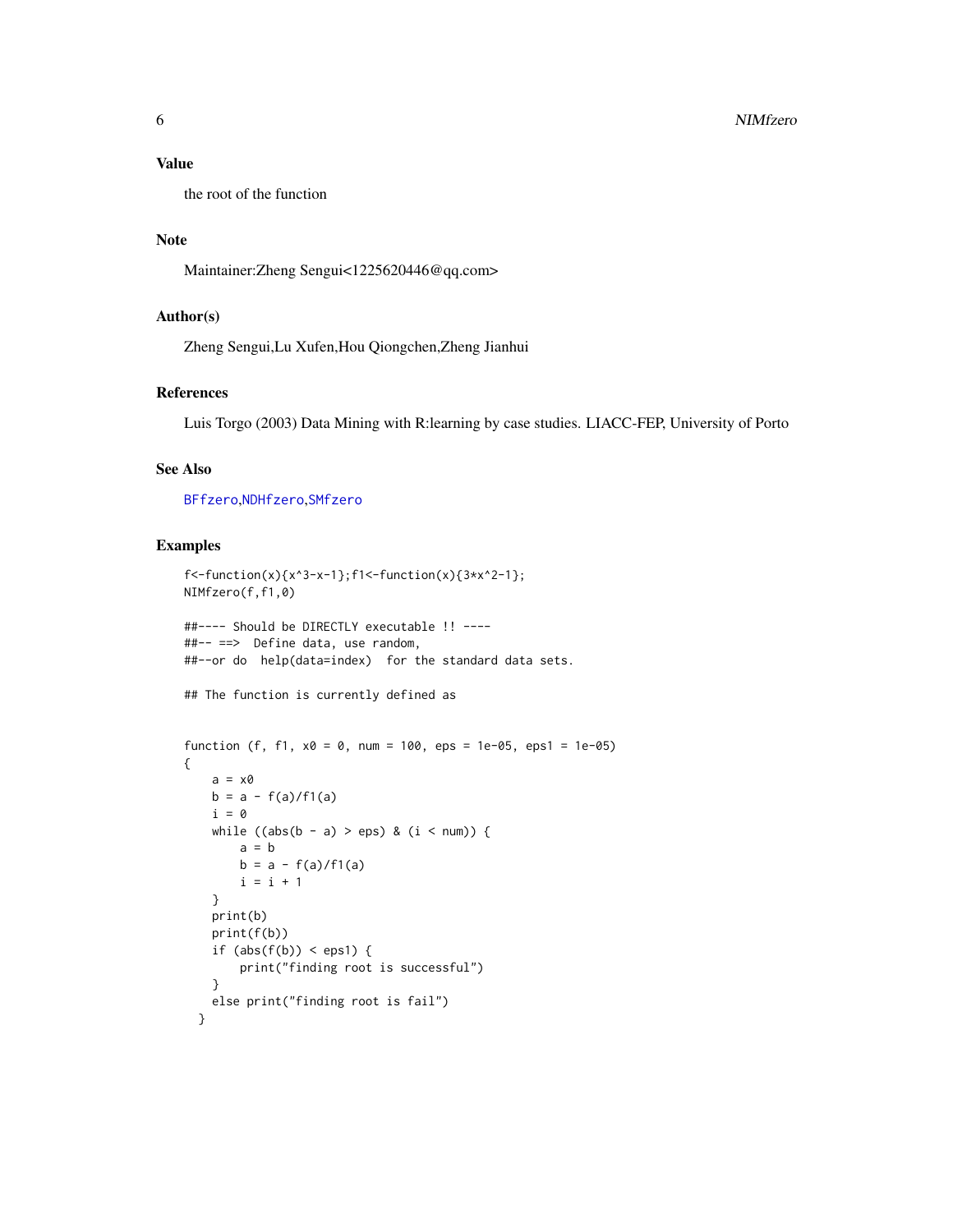<span id="page-6-1"></span><span id="page-6-0"></span>

#### Description

Secant Method to Find the Root of Nonlinear Equation.

#### Usage

SMfzero(f, x1, x2, num = 1000, eps = 1e-05, eps1 = 1e-05)

### Arguments

| $\mathsf{f}$   | the objective function which we will use to solve for the root                                                                                   |
|----------------|--------------------------------------------------------------------------------------------------------------------------------------------------|
| x1             | the initial value of Secant Method                                                                                                               |
| x <sub>2</sub> | the initial value of Secant Method                                                                                                               |
| num            | the number of sections that the interval which from Brent's method devide into.<br>$num=1000$ when it is default                                 |
| eps            | the level of precision that $ x(k+1)-x(k) $ should be satisfied in order to get the<br>idear real root. eps=1e-5 when it is default              |
| eps1           | the level of precision that $f(x)$ should be satisfied, where x comes from the<br>program, when it is not satisfied we will fail to get the root |

#### Details

Be careful to choose x1 & x2.if not we maybe fail to get the root

#### Value

the root of the function

#### Note

Maintainer:Zheng Sengui<1225620446@qq.com>

#### Author(s)

Zheng Sengui,Lu Xufen,Hou Qiongchen,Zheng Jianhui

#### References

Luis Torgo (2003) Data Mining with R:learning by case studies. LIACC-FEP, University of Porto

#### See Also

[BFfzero](#page-0-1),[NDHfzero](#page-2-1),[NIMfzero](#page-4-1)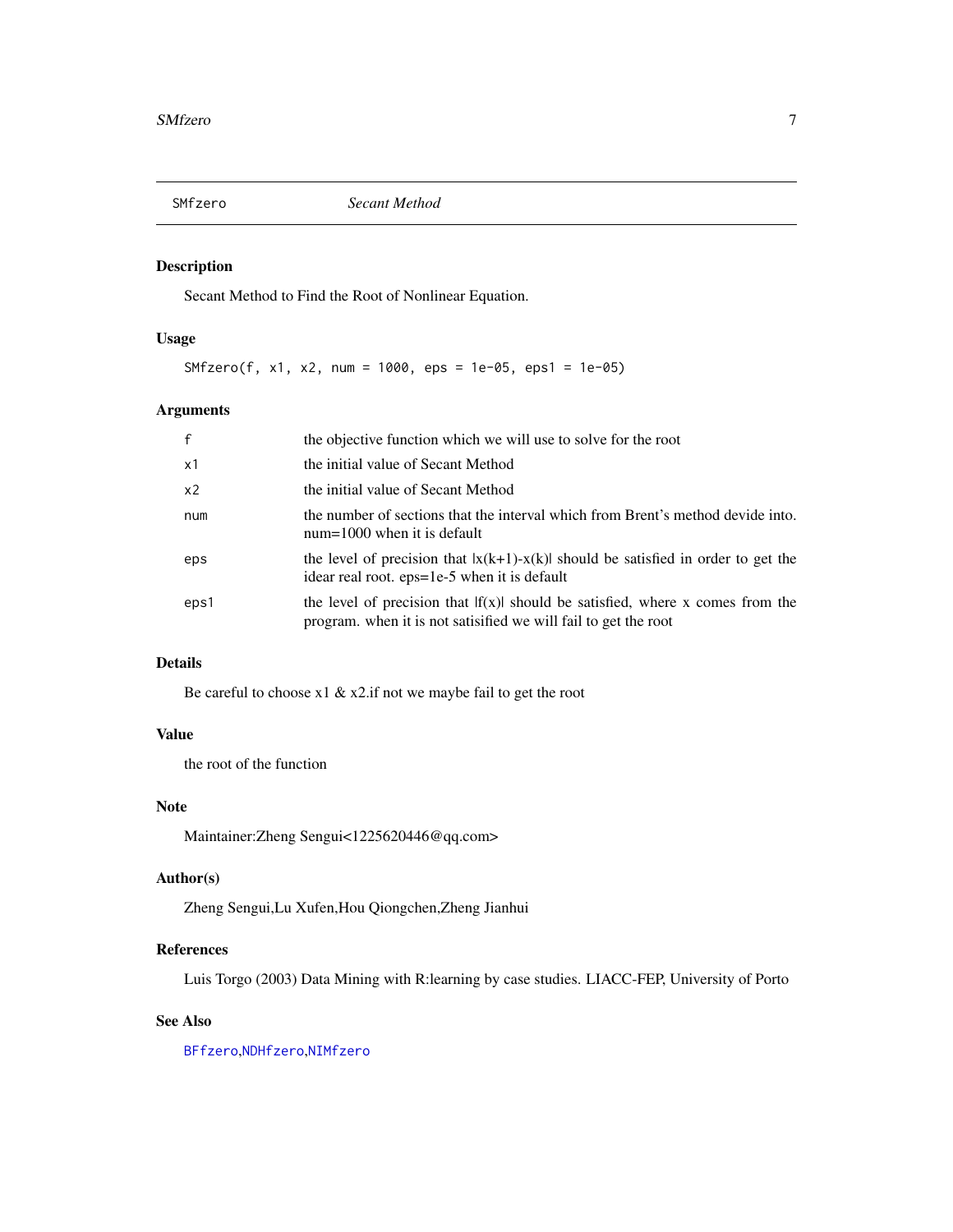```
f <-function(x){x^3-x-1};f1<-function(x){3*x^2-1};
SMfzero(f,0,2)
##---- Should be DIRECTLY executable !! ----
##-- ==> Define data, use random,
##--or do help(data=index) for the standard data sets.
## The function is currently defined as
function (f, x1, x2, num = 1000, eps = 1e-05, eps1 = 1e-05)
{
   i = 0
   while ((abs(x1 - x2) > eps) & (i < num)) {
      c = x2 - f(x2) * (x2 - x1)/(f(x2) - f(x1))
       x1 = x2x2 = ci = i + 1}
   print(x2)
   print(f(x2))
   if (abs(f(x2)) < eps1) {
       print("finding root is successful")
   }
   else print("finding root is fail")
 }
```